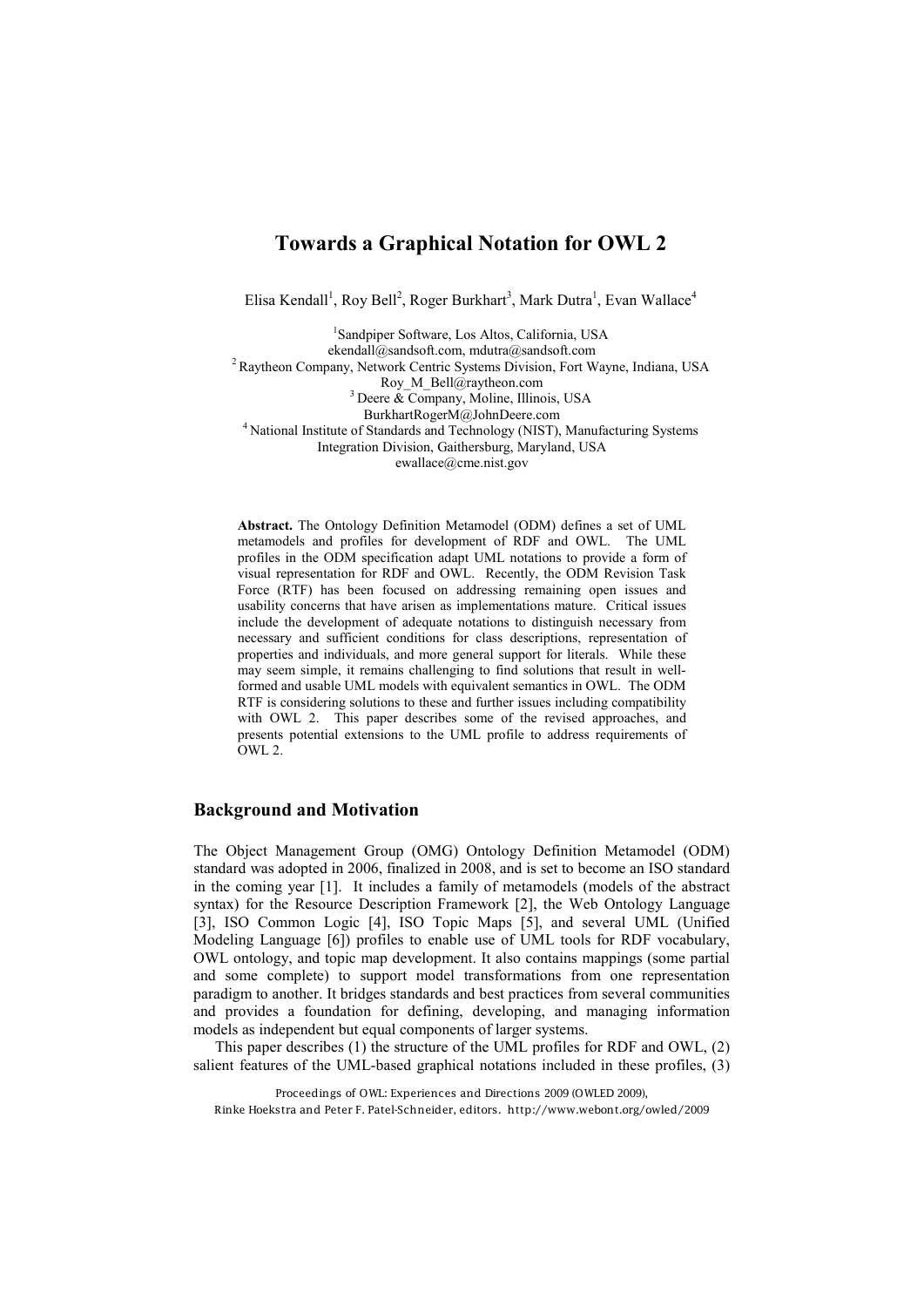current approaches to some of the more challenging open issues, (4) early thinking on extensions required for OWL 2, (5) other current activities and future directions, and (6) conclusions with respect to the efficacy of the approach.

A key goal driving development of the UML notations was to enable ontologybased information models to be integral parts of an information-centric system architecture. Benefits of an information-centric architectural approach, incorporating coherent and integrated sets of vocabularies, ontologies, and "gold standard" data models, developed and maintained separately from other aspects of a system such as process and service architectures, include:

- Increased platform independence as well as interoperability across services, processes, and other applications
- Limited breakage and rework as applications and services evolve, reducing maintenance costs
- Improved software, process, and service quality (through shared information services, vocabularies, and other artifacts that are logically consistent – internally and with one another)
- Opportunity for new capabilities and increasing automation in search, complex event and other transactional processing, transformation services, adaptive and predictive capabilities, etc.

Additional motivation for a UML-based visual notation for ontology development was to provide a standard graphical notation to enhance communication of OWL to others. This in turn should make the ontologies understandable by a much larger audience who are more versed in traditional information or software modeling. UML is widely supported by the software engineering community with a variety of mature, open source and commercial tools. The UML diagrams resonate well with our audience of RDF and OWL developers and with those seeking to incorporate these models in larger architectures as described above, including further roles of these models as described in [7].

Recently, the ODM Revision Task Force (RTF) has been focused on addressing remaining open issues and usability concerns. Critical issues include an adequate notation to distinguish necessary from necessary and sufficient conditions for class descriptions, property representation, representation of individuals, and more general approaches to support literals. The RTF is also following OWL 2 development closely [8], to ensure that the ODM 1.1 revision will be compatible with the changes to the OWL language to the extent possible, with a clear path for migration.

#### **Structure of the UML Profiles for RDF and OWL**

The UML profiles are defined in compliance with the Profiles section of the UML Superstructure Specification [6]. They are designed to support modelers developing vocabularies in RDF and richer ontologies in the Web Ontology Language (OWL) through reuse of UML notations and use of standard UML tools.

Profiles adapt both the notations of UML and their underlying modeling elements to tailor the language for the needs of specific modeling domains. They package the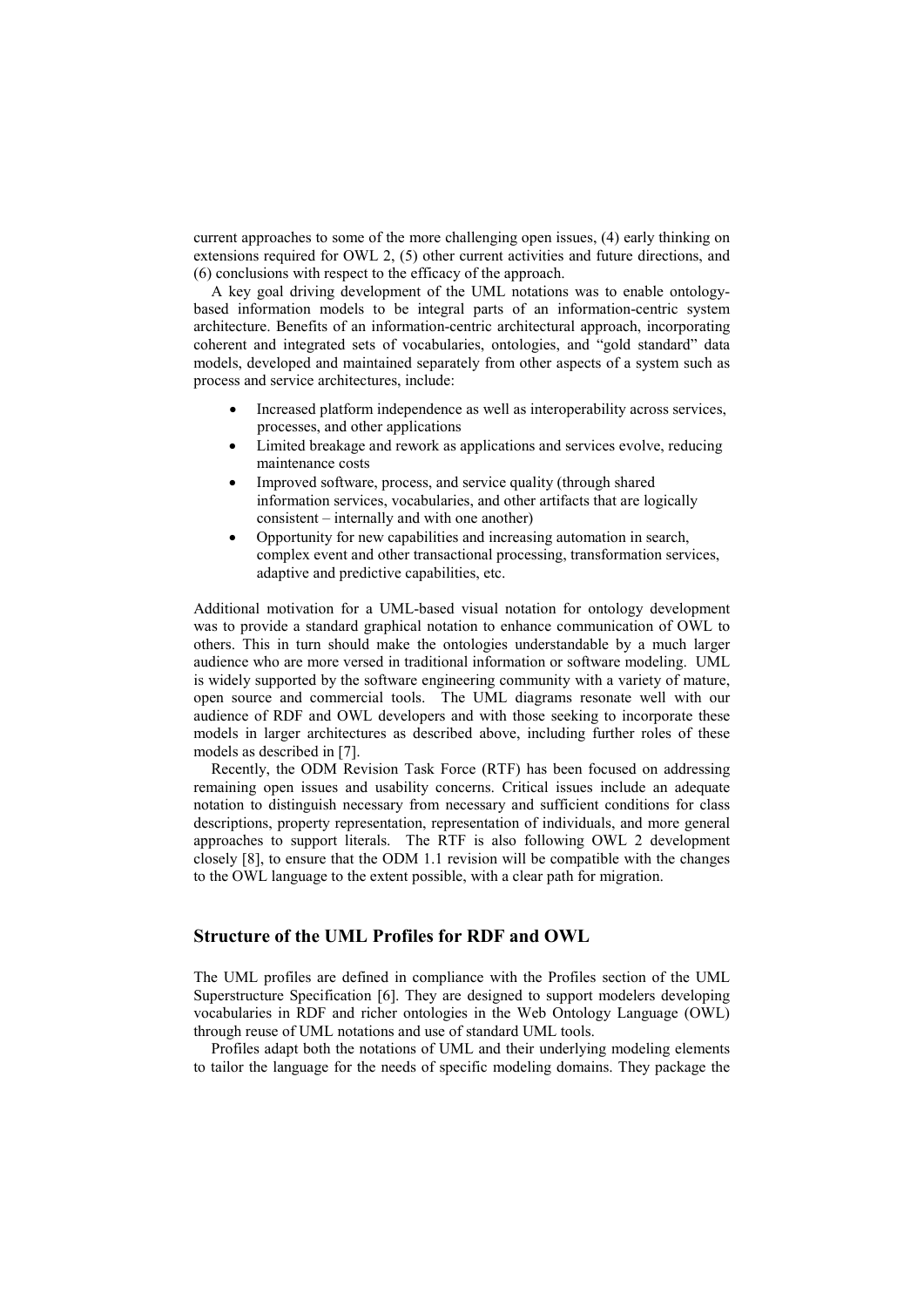elements available in a particular profile and provide lightweight extensions to the UML elements included in the profile. The principal extension mechanism is the *stereotype,* which defines a restricted usage of an existing element and may also add custom properties unique to that usage. In UML diagrams, an application of a stereotype is indicated by one or more stereotype keywords enclosed in guillemet characters (e.g., «owlClass»), which are shown as part of the normal diagram symbol.

The UML profiles for RDF and OWL are intended to be intuitive for UML users, and to:

- Reuse existing UML constructs directly when they have the same semantics as RDF and OWL
- Define customized stereotypes of existing UML constructs to make them consistent with RDF and OWL semantics
- When suitable UML constructs do not already exist, define additional combinations of stereotyped UML constructs to provide usable forms of notation for RDF and OWL semantics
- Utilize a model library (provided in Annex A of the ODM specification) to refer to defined sets of foundation elements (such as standard data types and property values)

The UML Profile for RDF provides a basic set of constructs to support users who wish to restrict their vocabularies to RDF/S, and to reflect the structure of the RDF and OWL languages to the extent possible. All constructs of the RDF profile are included in the profile for OWL, which defines the additional constructs needed for development of ontologies in OWL.

Critical features that provide hooks for linking models to the Web, such as definitions for RDF documents, Uniform Resource Identifiers (URIs/IRIs), namespace definitions, and so forth are included in the RDF profile package. They are isolated from the other definitions in a manner consistent with the OWL 2 Structural Specification [9] and could be moved to an independent package to facilitate alignment with OWL 2.

### **UML Profile Notations for RDF and OWL**

Much of the RDF profile is fairly straightforward – RDF classes are represented by stereotyped UML classes, RDF datatypes are represented by stereotyped UML datatypes, and so forth. Key features of the RDF profile worth mentioning include:

- x rdfs:Resource is modeled as UML::InstanceSpecification
- x rdf:Property is modeled by a combination of UML::Property, UML::Association, and UML::AssociationClass
- Graphs, named graphs (per [10]), and documents are all modeled as UML::Package

Figure 1 provides an example depicting a property definition (using the AssociationClass notation).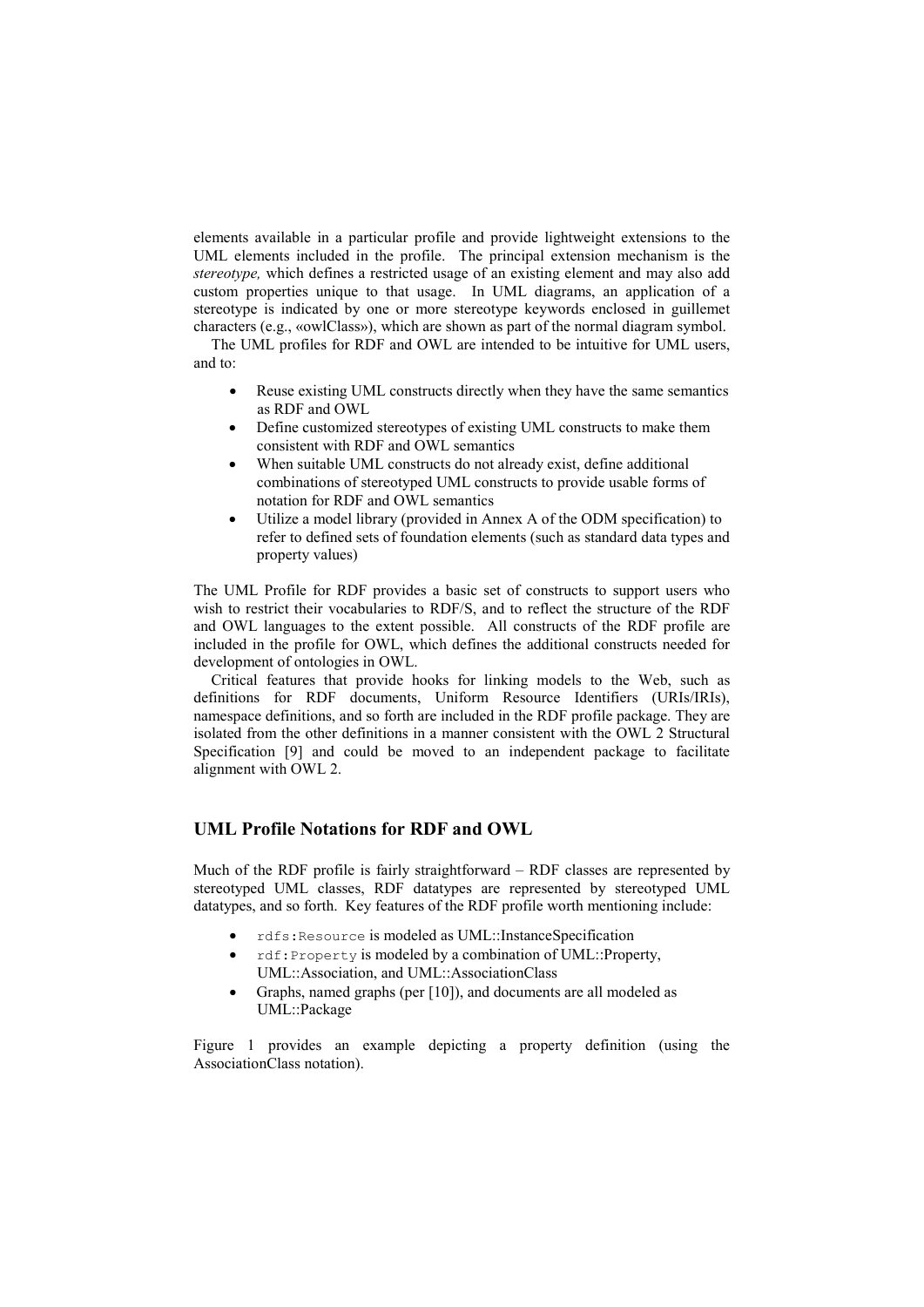| «rdfsClass»<br>MotorcycleTrailer |                                        | «rdfsClass»<br>Stand |
|----------------------------------|----------------------------------------|----------------------|
|                                  | «rdfProperty»<br>hasRestraintMechanism |                      |

**Figure 1.** Example RDF Property Definition, AssociationClass Notation

The profile moves away from the comfort zone of most UML modelers in its representation of restrictions. Figure 2 shows a notional set of relationships from a fictional brokerage ontology describing bonds and bond positions. The example includes OWL classes and object properties, restrictions, and the latest RTF approach to depict necessary vs. necessary and sufficient conditions for class membership. A fragment of the RDF/XML serialization for OWL is given in Figure 3.



**Figure 2.** Basic Stereotypes for OWL Classes, Properties, and Restrictions

```
 <owl:Class rdf:about="Bond">
            <rdfs:subClassOf rdf:resource="Instrument"/>
 <rdfs:subClassOf>
 <owl:Restriction>
 <owl:onProperty rdf:resource="isAssociatedWithA"/>
<owl:allValuesFrom rdf:resource="BondPosition"/>
                  </owl:Restriction>
           \langle/rdfs:subClassOf>
      </owl:Class>
      <owl:Class rdf:about="BondPosition">
            <owl:equivalentClass>
                  <owl:Restriction>
 <owl:onProperty rdf:resource="hasValuation"/>
 <owl:allValuesFrom rdf:resource="BondPositionValuation"/>
                  </owl:Restriction>
            </owl:equivalentClass>
 <rdfs:subClassOf rdf:resource="Position"/>
 <rdfs:subClassOf>
                  <owl:Restriction>
 <owl:onProperty rdf:resource="isAssociatedWithA"/>
 <owl:allValuesFrom rdf:resource="Bond"/>
                  </owl:Restriction>
     </rdfs:subClassOf><br></rdfs:subClassOf>
</owl:Class><br>
<owl:Class rdf:about="BondPositionValuation"/><br>
<crdfs:subClassOf rdf:resource="Valuation"/><br>
<owl:Class rdf:about="Instrument"/><br>
<owl:ObjectProperty rdf:about="isAssociatedWithA">
            <rdfs:domain>
                  <owl:Class>
 <owl:unionOf rdf:parseType="Collection">
 <owl:Class rdf:about="Instrument"/>
<owl:Class rdf:about="Position"/>
                        </owl:unionOf>
                  </owl:Class>
```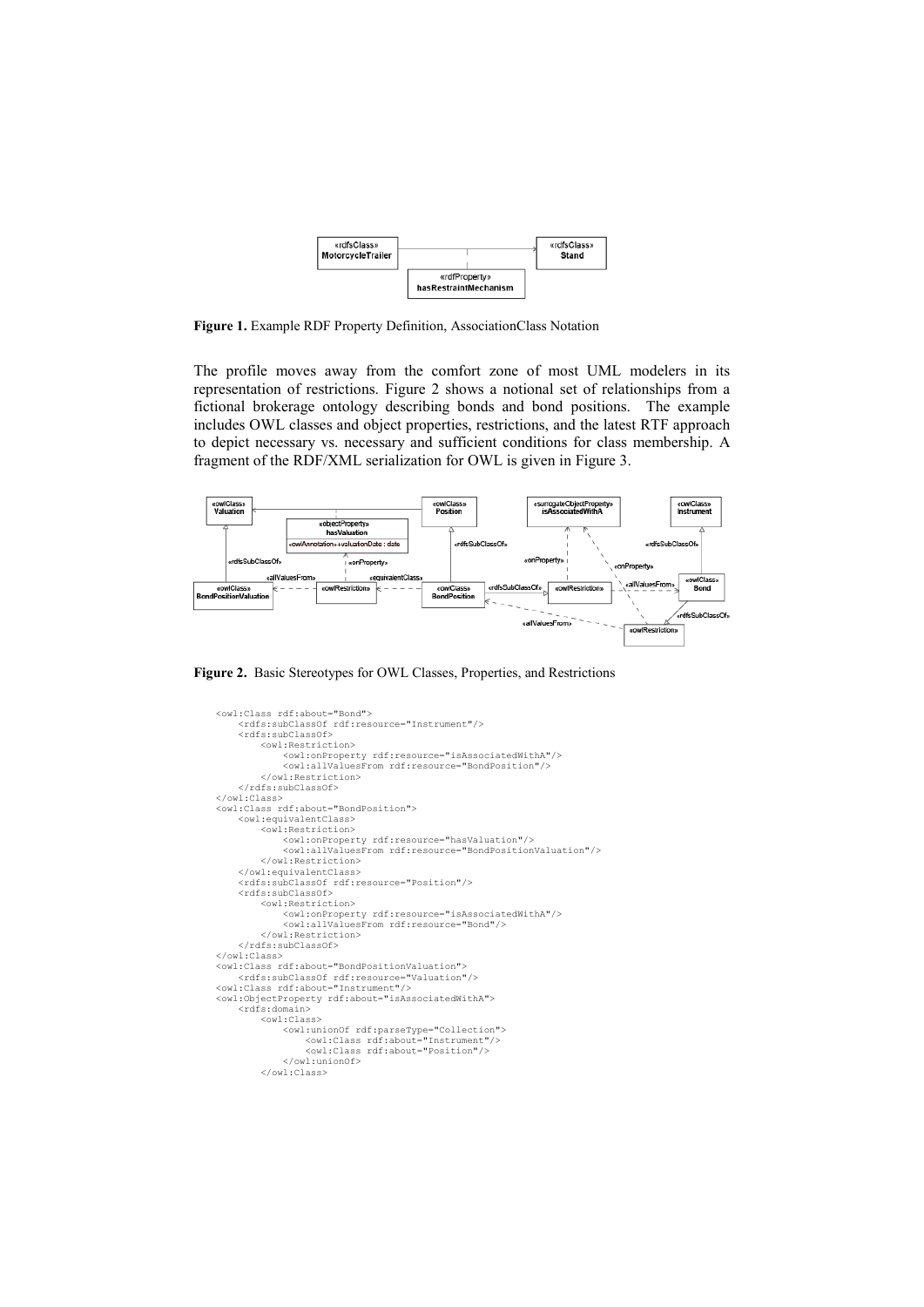```
 </rdfs:domain>
          <rdfs:range>
              <owl:Class>
                  <owl:unionOf rdf:parseType="Collection">
 <owl:Class rdf:about="Instrument"/>
<owl:Class rdf:about="Position"/>
                   </owl:unionOf>
              </owl:Class>
         \langle/rdfs:range>
     </owl:ObjectProperty>
```
**Figure 3.** OWL Fragment for Figure 2 (partial)

Figures 4 and 5 provide an early view of the RTF thinking with respect to the use of surrogates that stereotype UML classes as an additional form for property notation. These surrogate classes would allow standalone property modeling (i.e., without dragging the domain and range of a property onto all diagrams). A default domain and range of owl:Thing would be required by UML model checkers, but could be suppressed in any transformation to OWL, as desired.



**Figure 4.** Primary and Surrogate OWL Object Property Notation

As shown in Figure 5, the surrogate property could then be used as a standalone entity in other diagrams, in particular for depiction of property hierarchies, in complex restrictions, and so forth. Relationships defined on the surrogates would be merged with the primary definitions for those properties in any generated OWL.

Additional work is needed to validate these additions from a usability perspective and to ensure compatibility with multiple UML tools. Having said this, the task force is "closing in" on this approach from a UML language viewpoint (i.e., the strategy reflects valid UML), providing a clear and consistent notation that ontologists can use for development purposes. The RTF is also investigating the impact of this approach on UML representation of individuals, in particular for relationships between individuals that are defined through restrictions (rather than domain/range relations).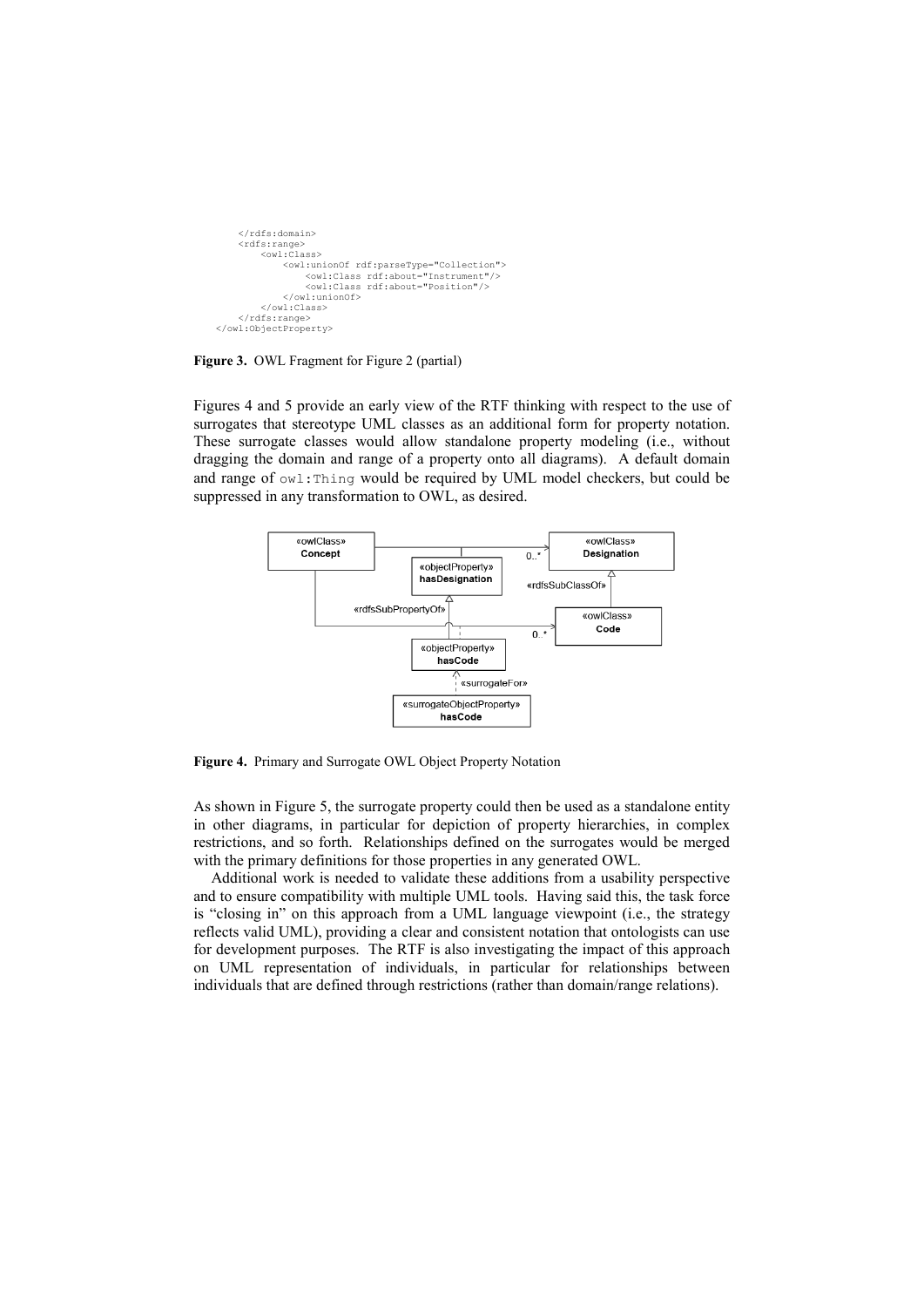

**Figure 5.** Use of Surrogate Property Notation

### **Extending the UML Profiles to Support OWL 2**

Several features of OWL 2 will assist in simplifying or improving the current metamodel and profile for OWL. Ontology property and annotation representation is more consistent in OWL 2, and will be easier to support. An abstract stereotype for Entity will provide a common "hook" for annotation properties such as version information, which must be duplicated on all stereotypes where appropriate at present. Individual representation, which the task force has been struggling with to date, is facilitated by changes in OWL 2 as well. Other features, such as notation for declarations (possibly in the form of a tagged value), and property chains, require additional prototyping. Figure 6 provides an example of the latest approach to representation of disjoint unions which leverages existing UML::GeneralizationSet notation. A number of the stereotypes shown, including «unionOf», «disjointUnionOf», and «unionClass» are optional from a language mapping perspective but provide visual cues to aid in communication. Limiting the need to display anonymous classes, without loss of information, is also under consideration.



**Figure 6.** Graphical Notation for Disjoint Union (Proposed)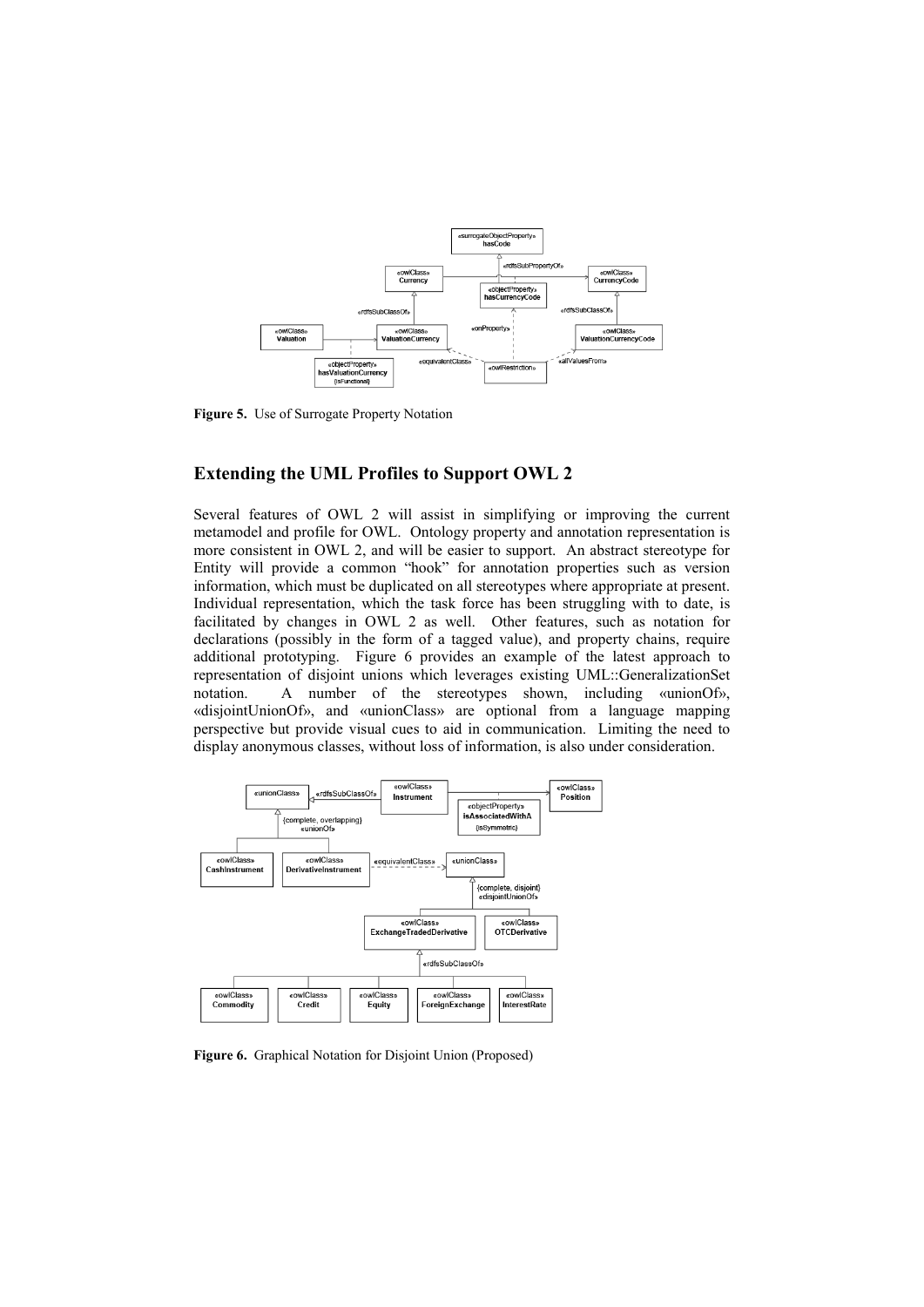The RTF is committed to development of a preliminary notation for OWL 2 before completion of the ODM 1.1 RTF report, to facilitate migration and avoid downstream breakage in the ODM 1.1 revision.

### **Current and Future Directions**

In addition to the work identified above (including support for OWL 2), there are ongoing efforts at OMG to develop mappings from the ODM to other specifications, including:

- The forthcoming Information Management Metamodel  $[11]$  to IMM metamodels for XML Schema and Entity-Relationship diagramming
- The recent SoaML specification [12] for Service Oriented Architectures (where extensions under consideration include an ODM-based ontology for OMG business process representations, i.e., a next-generation OWL-S/WSMO ontology [13])
- The Production Rule Representation (PRR) specification [14], related to the Rule Interchange Format [15] work at W3C
- OMG and ISO standards for systems engineering and product data modeling, including SysML [16] and ISO STEP [17]

The fact that there is significant interest from a growing community at OMG for these mappings is evidence that the semantics are becoming increasingly important in many aspects of software and systems engineering.

## **Conclusion**

While more work remains to be done before the UML profiles for RDF and OWL become widely available and in common use, there is a growing, active community interested in seeing this happen, both within OMG and from outside groups. OMG members and non-members can participate in further specification development, related mapping work, and new ideas for building on this early foundation. We welcome feedback on the current and future versions of ODM, as well as implementers willing to tackle tool and applications development. Several open source projects have been initiated, most notably at the Eclipse foundation, where a new ODM initiative will be launched later this year as a part of the Eclipse Modeling Foundation (EMF) Model Development Tools (MDT) subproject.

#### **References**

1. Ontology Definition Metamodel (ODM), Version 1.0 Specification, Object Management Group, Inc., Needham, MA, May 2009. Available at[: http://www.omg.org/spec/ODM/1.0/.](http://www.omg.org/spec/ODM/1.0/)